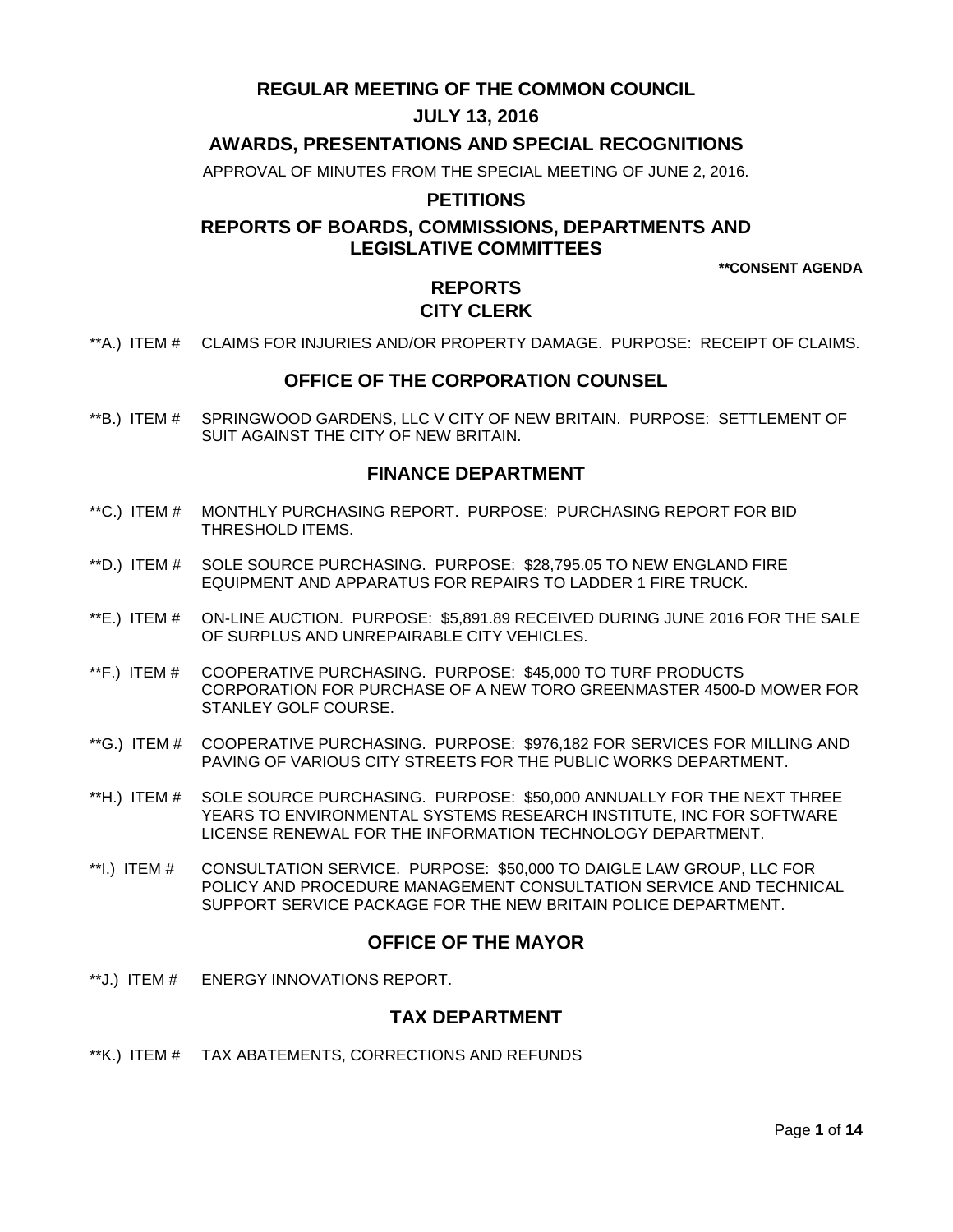### **REPORTS RETURNED FROM COMMITTEE**

### **COMMITTEE ON ADMINISTRATION, FINANCE AND LAW**

- \*\*L.) 33517 [RECOMMENDATION FOR RESOLUTION 33517. PURPOSE: PROPOSED AMENDMENT](#page-8-0)  [TO THE CODE OF ORDINANCES SEC. 2-21\(a\) AND 2-22\(a\) REGARDING THE](#page-8-0)  [COMMENCING OF REGULAR MEETINGS OF THE COMMON COUNCIL AND PUBLIC](#page-8-0)  [PARTICIPATION.](#page-8-0)
- \*\*M.) 33538 [RECOMMENDATION FOR RESOLUTION 33538. PURPOSE: PROPOSED AMENDMENT](#page-8-1)  [TO RULES OF THE CIVIL SERVICE COMMISSION.](#page-8-1)

### **STANDING CLAIMS SUBCOMMITTEE**

\*\*N.) ITEM # [CLAIMS SUBCOMMITTEE. PURPOSE: SETTLEMENT OF CLAIMS.](#page-8-2)

### **COMMITTEE ON PLANNING, ZONING AND HOUSING**

\*\*O.) 33536 [RECOMMENDATION FOR RESOLUTION 33536. PURPOSE: SALE OF PATTON BROOK](#page-9-0)  [WELL BY THE NEW BRITAIN WATER COMMISSION TO THE BOARD OF WATER](#page-9-0)  [COMMISSIONERS OF THE TOWN OF SOUTHINGTON.](#page-9-0)

### **RESOLUTIONS RETURNED FROM COMMITTEE**

- 1.) 33517 CODE [OF ORDINANCES SEC. 2-21\(a\) AND 2-22\(a\). PURPOSE: PROPOSED AMENDMENT](#page-9-1)  [REGARDING THE COMMENCING OF REGULAR MEETINGS OF THE COMMON COUNCIL](#page-9-1)  [AND PUBLIC PARTICIPATION. J. GIANTONIO](#page-9-1)
- 2.) 33538 [CIVIL SERVICE. PURPOSE: PROPOSED AMENDMENT TO RULES OF THE CIVIL](#page-10-0)  [SERVICE COMMISSION. C. CARLOZZI, JR., K. ROSADO, L. SALVIO, E. SANCHEZ](#page-10-0)
- 3.) 33536 [SALE OF PROPERTY. PURPOSE: SALE OF PATTON BROOK WELL TO THE BOARD OF](#page-10-1)  WATER COMMISSIONERS OF THE [TOWN OF SOUTHINGTON. J. GIANTONIO](#page-10-1)

### **NEW RESOLUTIONS**

- 4.) ITEM # [FEMA. PURPOSE: ADOPTION OF THE HAZARD MITIGATION PLAN UPDATE FOR THE](#page-10-2)  [FORMER CENTRAL CONNECTICUT REGION, 2016-2021 UPDATE.](#page-10-2) [D. NAPLES, J. SANDERS, JR.](#page-10-2)
- 5.) ITEM # [BUDGET AMENDMENT. PURPOSE: \\$10,000 PRESERVATION OF PLACE GRANT TO](#page-11-0)  [ESTABLISH A TAX INCREMENT FINANCING DISTRICT IN DOWNTOWN NEW BRITAIN. J.](#page-11-0)  [GIANTONIO](#page-11-0)
- 6.) ITEM # [AMERICAN SAVINGS FOUNDATION. PURPOSE: "BECOME PALS" PROJECT AFTER](#page-12-0)  [SCHOOL PROGRAM AT DILORETO MAGNET SCHOOL.](#page-12-0) [C. CARLOZZI, JR., W. PABON, E. SANCHEZ, J. SANDERS, JR., R. SMEDLEY](#page-12-0)
- 7.) ITEM # [CHARTER REVISION COMMISSION. PURPOSE: APPROVAL OF AMENDMENTS TO THE](#page-12-1)  [CHARTER. J. GIANTONIO](#page-12-1)
- 8.) ITEM # COLUMBUS BOULEVARD [BUILDING DEVELOPMENT. J. GIANTONIO](#page-13-0)

### **UNFINISHED BUSINESS**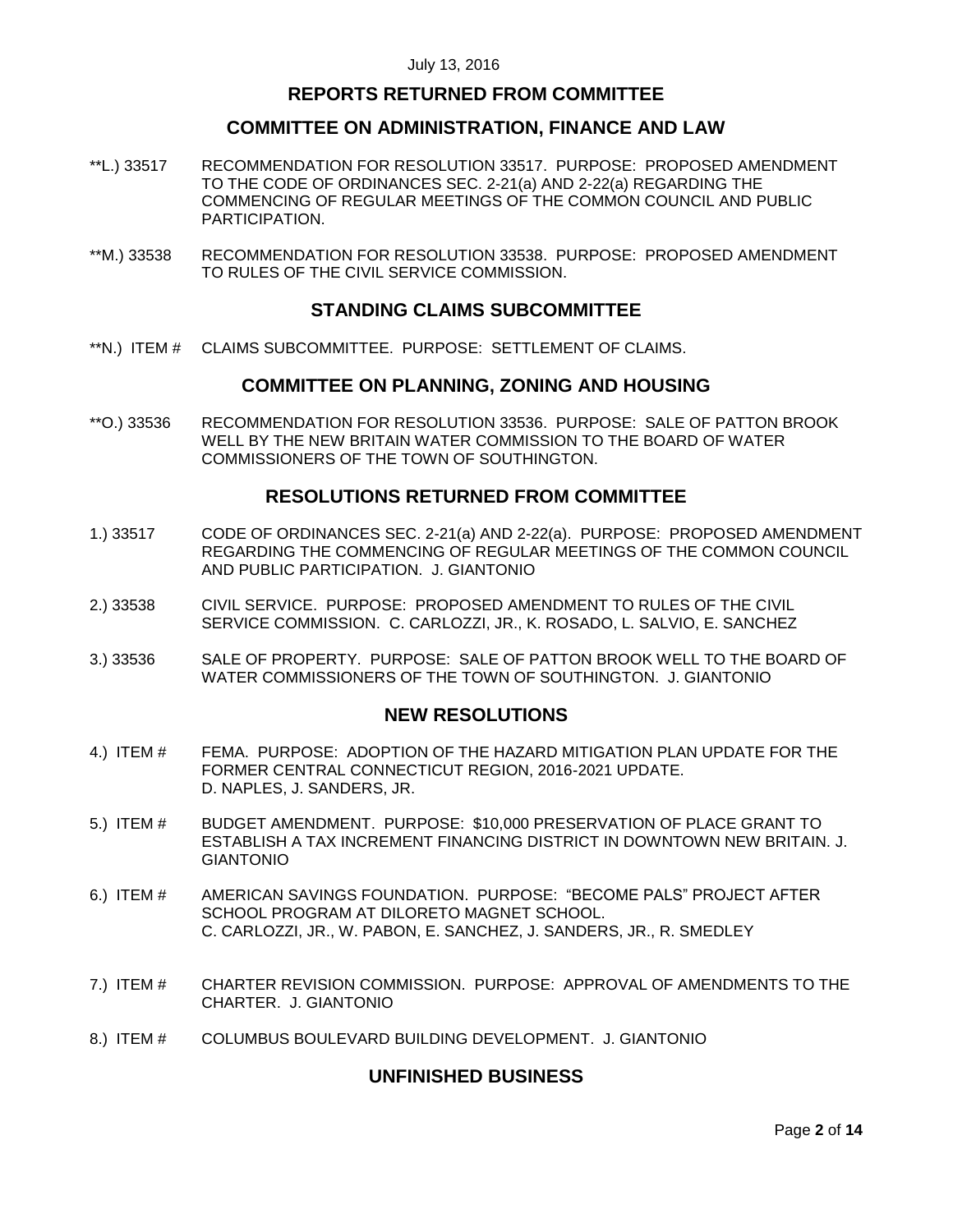### **REGULAR MEETING OF THE COMMON COUNCIL**

## **JULY 13, 2016**

## **AWARDS, PRESENTATIONS AND SPECIAL RECOGNITIONS**

APPROVAL OF MINUTES FROM THE SPECIAL MEETING OF JUNE 2, 2016.

## **PETITIONS**

# **REPORTS OF BOARDS, COMMISSIONS, DEPARTMENTS AND LEGISLATIVE COMMITTEES**

**\*\*CONSENT AGENDA**

## **REPORTS**

### **CITY CLERK**

<span id="page-2-0"></span>\*\*A.) ITEM # CLAIMS FOR INJURIES AND/OR PROPERTY DAMAGE. PURPOSE: RECEIPT OF CLAIMS.

REPORT OF: City Clerk

To Her Honor, the Mayor, and the Common Council of the City of New Britain: the undersigned beg leave to report the following:

ITEM #:

RE: CLAIMS FOR INJURIES AND/OR PROPERTY DAMAGE

#### CLAIMANTS NAME

Palar, Maria by Atty. Adrian Mark Baon Rodriguez, Jaylani ppa Angel Rodriguez by Atty. Kerry Robair

> Mark H. Bernacki City Clerk

## **OFFICE OF THE CORPORATION COUNSEL**

<span id="page-2-1"></span>\*\*B.) ITEM # SPRINGWOOD GARDENS, LLC V CITY OF NEW BRITAIN. PURPOSE: SETTLEMENT OF SUIT AGAINST THE CITY OF NEW BRITAIN.

REPORT OF: Office of Corporation Counsel

To Her Honor, the Mayor, and the Common Council of the City of New Britain: the undersigned beg leave to report the following:

ITEM #:

RE: SPRINGWOOD GARDENS, LLC v.CITY OF NEW BRITAIN

RESOLVED, By the Common Council of the City of New Britain that the sum of ONE HUNDRED FIFTY THREE THOUSAND DOLLARS (\$153,000.00) be paid to Springwood Gardens and the Law Firm of Biller, Sachs, Raio, & Zito its attorneys, in full settlement of its suit against the City of New Britain, now pending in the New Britain Superior Court, New Britain, Connecticut. The plaintiff had alleged that on June 14, 2013, Springwood Gardens property on Allen Street, New Britain suffered damage when water and sewage discharged onto, upon and in its property. On the date of the event, it is alleged that storm drains overflowed and water backed up into the complex effecting several apartments, main areas, and laundry room. The water had backed up through the toilets, sinks and bath tubs. It is alleged the sewage was several feet high. Plaintiff has claimed in total damage \$317,420.96. The United Cleaning & Restoration Building Damages total \$190,597.40 (This was for the replacement of drywalls, outlets, flooring, baseboards,, doors, window sills, cabinets, garbage disposal, range, refrigerators, moldings, washing machines, sealing/priming/painting walls, etc.). The ServPro Invoice for water mitigation is \$53,572.57. (This included the cost for the dumpster, demolition, cleaning floors, toilets, tubs, etc.) Plaintiff also included in their demand \$73,250.99 for interest. It is our position that interest is not warranted in this matter. Plaintiff has installed a back flow valve which should prevent future sewage backups at his premises. The current settlement recommendation is made upon the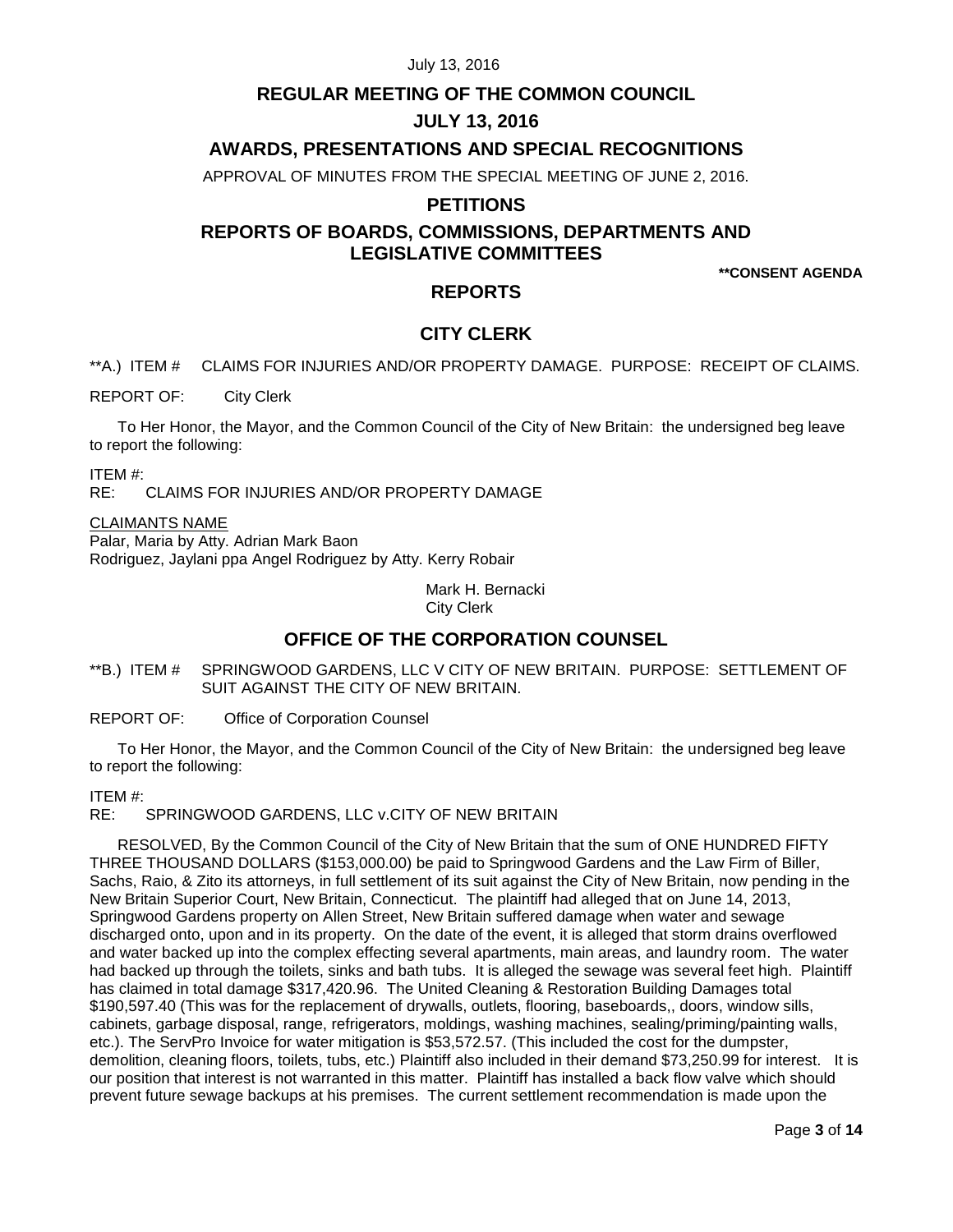advice of City Attorney Irena J. Urbaniak, after settlement negotiations between City Attorney Irena J. Urbaniak and Attorney Jon Biller, and his associate Brianna Spinnato and the Honorable Judge Swenton, with the approval and consent of Gennaro Bizzarro, Esq.

This suit is to be withdrawn by the plaintiff without costs to the City of New Britain and settlement is to be made without admission of any liability.

> Irena J. Urbaniak City Attorney

## **FINANCE DEPARTMENT**

<span id="page-3-0"></span>\*\*C.) ITEM # MONTHLY PURCHASING REPORT. PURPOSE: PURCHASING REPORT FOR BID THRESHOLD ITEMS.

REPORT OF: Finance Dept., Purchasing Div.

To Her Honor, the Mayor, and the Common Council of the City of New Britain: the undersigned beg leave to report the following:

ITEM #:

RE: Purchasing report for bid threshold items DATE: July 13, 2016

In accordance with the New Britain Code of Ordinances, Section 2-566, a monthly report of purchases between \$500 and \$7,500 shall be provided to the Common Council. The report shall include a detailed description of items or services purchased, name of vendor, owner of business and dollar amount spent on each individual purchase as well as the aggregate total of spend to date for the fiscal year.

The Finance Department, Purchasing Division has provided an electronic list of monthly purchases. This document is available in the Council office for review by Council members.

Acceptance and adoption is respectfully requested.

#### Jack Pieper Purchasing Agent

<span id="page-3-1"></span>\*\*D.) ITEM # SOLE SOURCE PURCHASING. PURPOSE: \$28,795.05 TO NEW ENGLAND FIRE EQUIPMENT AND APPARATUS FOR REPAIRS TO LADDER 1 FIRE TRUCK.

REPORT OF: Finance Dept., Purchasing Division

To Her Honor, the Mayor, and the Common Council of the City of New Britain: the undersigned beg leave to report the following:

ITEM #:

RE: Repair of Damage to Ladder 1 Fire Truck DATE: July 13, 2016

In accordance with City Code of Ordinances, Chapter 2, Article VIII, Division 1, Section 2-541(a), purchase order were requested by the New Britain Fire Department for Body Repairs of the Department's Ladder 1 Fire Truck.

**Supplier Contact Supplier Contact Contact Supplier** Contact Contact Learn Price Price New England Fire Equipment and Apparatus Repair Body Damage \$ 28,795.05 North Haven, CT

The New Britain Fire Department requested the Repair of Body Damage to their Ladder 1 Fire Truck. The Fire Truck was damaged on December 15, 2015. The damage was incurred at the Harvard Street fuel pumps. As Ladder 1 was pulling away from the fuel pumps after being refueling, the Fire Truck struck the protective bollard near the fuel pumps causing damage to the mid-point of the fire apparatus.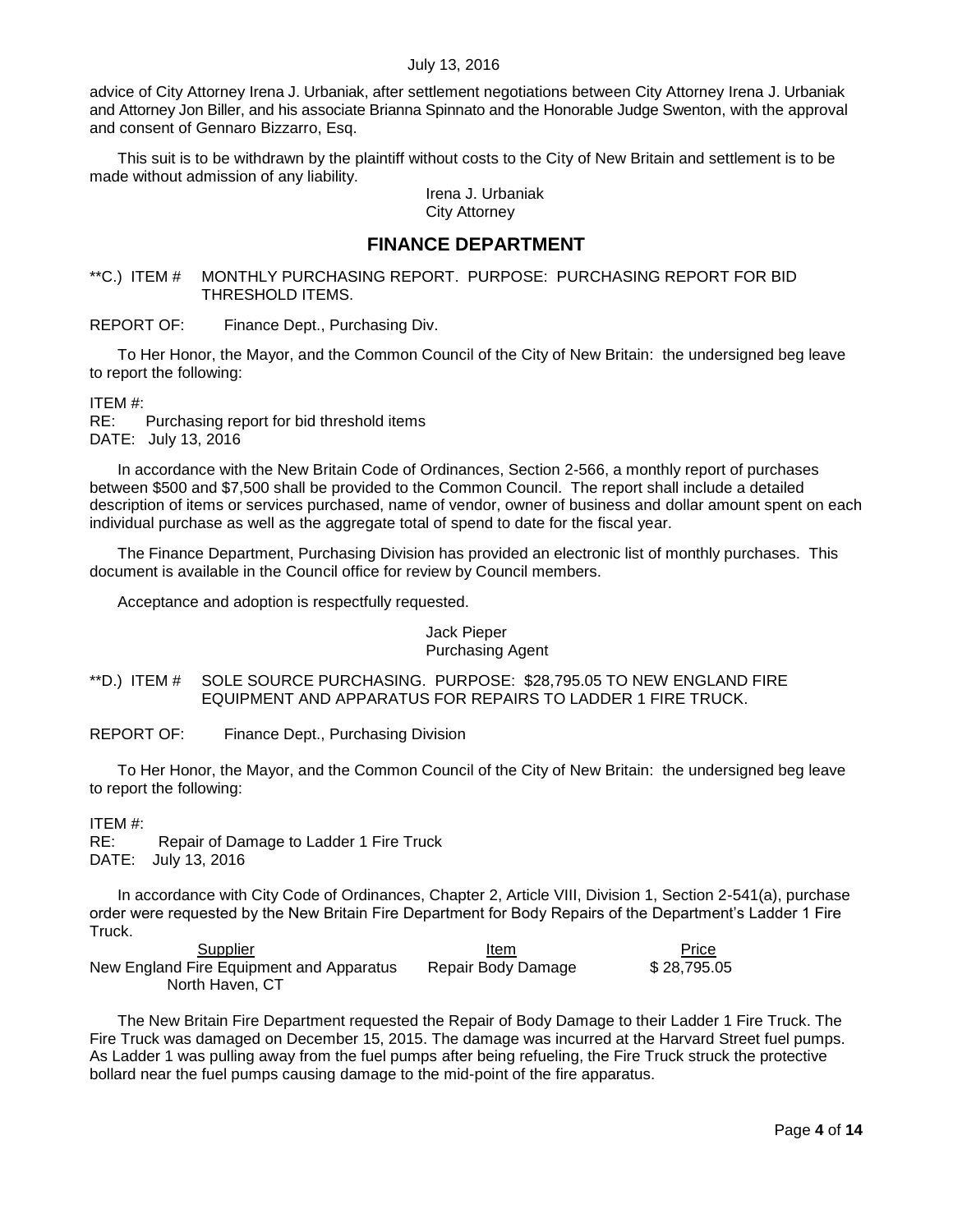The fire apparatus is functional with some minor limitations. The Fire Truck needs to be repaired to allow it to effectively respond to emergencies in order provide protection to the residents of the City and to protect the City's asset. The repair work will be performed by New England Fire Equipment and Apparatus due to the nature and complexity of the type of body repairs need. New England Fire Equipment and Apparatus is also the sole source vendor in the State of Connecticut for the Smeal fire apparatus on the Fire Truck. They were also the vendor the fire apparatus was purchased from. The total cost of the body repairs to fix the damage is \$28,795.05. Funding from appropriate budget accounts was not available until the new FY 2016-17 budget was in place. Funding is available for the body repairs in the General Liability and Risk Management's account number 704625102-5244, Property Damages, Fire.

RESOLVED: That the Purchasing Agent is hereby authorized to issue a purchase order for \$28,795.05 to New England Fire Equipment and Apparatus of North Haven, CT for the body repairs to Ladder 1 Fire Truck for the New Britain Fire Department.

#### Jack Pieper Purchasing Agent

#### <span id="page-4-0"></span>\*\*E.) ITEM # ON-LINE AUCTION. PURPOSE: \$5,891.89 RECEIVED DURING JUNE 2016 FOR THE SALE OF SURPLUS AND UNREPAIRABLE CITY VEHICLES.

REPORT OF: Finance Dept., Purchasing Division

To Her Honor, the Mayor, and the Common Council of the City of New Britain: the undersigned beg leave to report the following:

ITEM #:

RE: Sale of Surplus and Unrepairable City Vehicle DATE: July 13, 2016

Per Resolution 33363-2, dated February 10, 2016, the Purchasing Agent reports that he and the City's Public Works Fleet Manager conducted an on-line auction for some of the City's Surplus and Unrepairable Vehicles. The on-line auction services was provided by Gov-Deals at no charge to the City. Gov-Deals provides on-line auction services for vehicles and equipment only to government agencies. They provide this service to over 5,900 municipalities and state governments in 48 states. They have over 315,000 registered buyers who receive e-mails from them regarding the items that they have on their website for auction.

The money received for the sale of the Surplus Vehicles was deposited into the City's General Fund Account, 001624005-4481, General and Administrative, Sale of Property.

The highest bid for the auctioned surplus vehicle for the month of June 2016 is attached. It indicates the vehicle, buyer, number of bids received and the dollar amount received for each surplus vehicle sold.

The total dollar amount that the City received for the on-line auction sale of the surplus vehicles during June of 2016 was \$5,891.89.

> Jack Pieper Purchasing Agent

<span id="page-4-1"></span>\*\*F.) ITEM # COOPERATIVE PURCHASING. PURPOSE: \$45,000 TO TURF PRODUCTS CORPORATION FOR PURCHASE OF A NEW TORO GREENMASTER 4500-D MOWER FOR STANLEY GOLF COURSE.

REPORT OF: Finance Dept., Purchasing Division

To Her Honor, the Mayor, and the Common Council of the City of New Britain: the undersigned beg leave to report the following:

ITEM #:

RE: Cooperative Purchasing, a New Commercial Mower, for the Parks, Recreation and Community Services Department, Stanley Golf Course.

DATE: July 13, 2016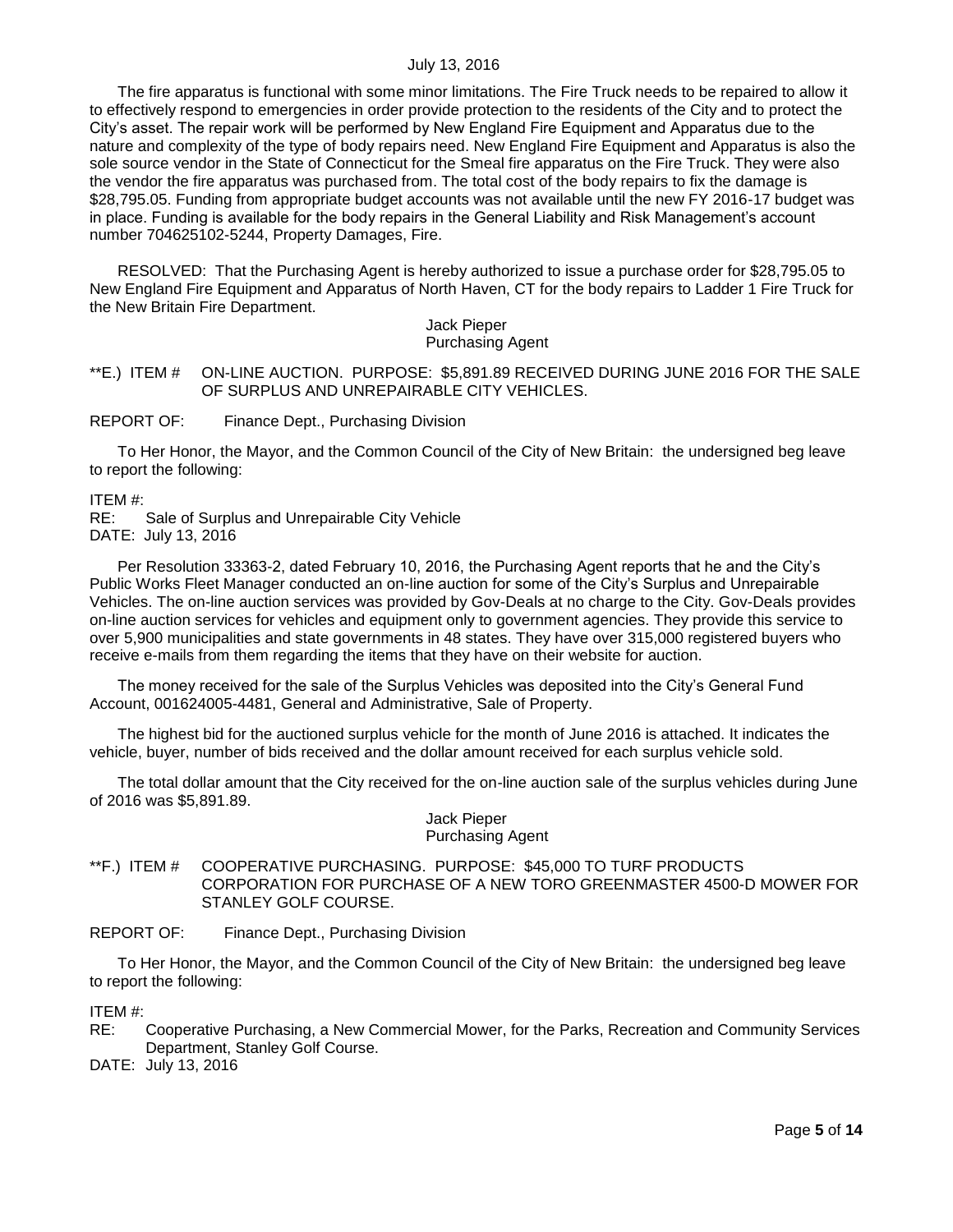In accordance with City Code of Ordinances, Chapter 2, Article VIII, Division 1, Section 2-538 (a), a purchase order was requested for the following under the State of Connecticut's Cooperative Purchasing Plan for the Parks, Recreation and Community Services Department, Stanley Golf Course.

| Supplier                         | Item                           | Price         |
|----------------------------------|--------------------------------|---------------|
| <b>Turf Products Corporation</b> | Toro Greensmaster 4500-D Mower | \$55,010.00   |
| Enfield, CT.                     | Trade in of an Existing Mower  | (\$10,010.00) |
|                                  | Total Price                    | \$45,000.00   |

The Parks, Recreation and Community Services Department, Stanley Golf Course requested the purchase of a new Toro Greensmaster Mower utilizing the State of Connecticut's Contract Award #13PSX0321. The new Toro Greenmaster Mower will replace an existing Commercial Mower that the Stanley Golf Course has been utilizing since 2008 to cut the grass on the golf course greens during the golfing season. The existing Commercial Mower has been breaking down often. Because this mower is old parts are now becoming harder to find and some are obsolete. The new Commercial Mower will have five (5) mower decks stead of three (3) mower decks that the old Commercial Mower has. This will enable the Golf Course personnel to cut the grass at the Golf Course quicker and use less fuel in the process saving them money. Funding is available for this purchase in the Parks, Recreation and Community Services Department, Stanley Golf Course's account number 201420101-5740, Stanley Golf Course, Other Miscellaneous Equipment.

RESOLVED: That the Purchasing Agent is hereby authorized to issue a purchase order for \$45,000.00 to Turf Products Corporation of Enfield, CT for the purchase of a new Toro Greensmaster 4500-D Mower for the Parks, Recreation and Community Services Department, Stanley Golf Course utilizing the State of Connecticut's Cooperative Purchasing Plan, Contract Award #13PSX0321.

#### Jack Pieper Purchasing Agent

### <span id="page-5-0"></span>\*\*G.) ITEM # COOPERATIVE PURCHASING. PURPOSE: \$976,182 FOR SERVICES FOR MILLING AND PAVING OF VARIOUS CITY STREETS FOR THE PUBLIC WORKS DEPARTMENT.

REPORT OF: Finance Dept., Purchasing Division

To Her Honor, the Mayor, and the Common Council of the City of New Britain: the undersigned beg leave to report the following:

#### ITEM #:

RE: Cooperative Purchasing of Services for Milling and Paving of Various City Streets for the Public Works **Department** 

DATE: July 13, 2016

In accordance with City Code of Ordinances, Chapter 2, Article VIII, Division 1, Section 2-538 (a) and (b), purchase orders were requested by the Public Works Department for the following under the State of Connecticut's Cooperative Purchasing Plan:

| Supplier                                         | Item                                                             | Price        |
|--------------------------------------------------|------------------------------------------------------------------|--------------|
| Garrity Asphalt Reclaiming Inc<br>Bloomfield, CT | Milling of Bituminous Concrete                                   | \$160,569.00 |
| Tilcon Connecticut, Inc.<br>New Britain, CT      | <b>Bituminous Concrete Materials and</b><br>Installation of them | \$815,613.00 |
|                                                  | Total Price                                                      | \$976,182.00 |

The Public Works Department has requested the purchase of services for the Milling and Paving of Various City Streets utilizing the State of Connecticut's Contract Awards #14PSX0218 for the Milling of Bituminous Concrete on various City Streets and #15PSX0228 for Bituminous Concrete Materials and the Installation of them. Garrity Asphalt Reclaiming Inc has provided the Milling of Bituminous Concrete and Tilcon Connecticut, Inc has provided the Bituminous Concrete Material and the installation of it in the past to the City under the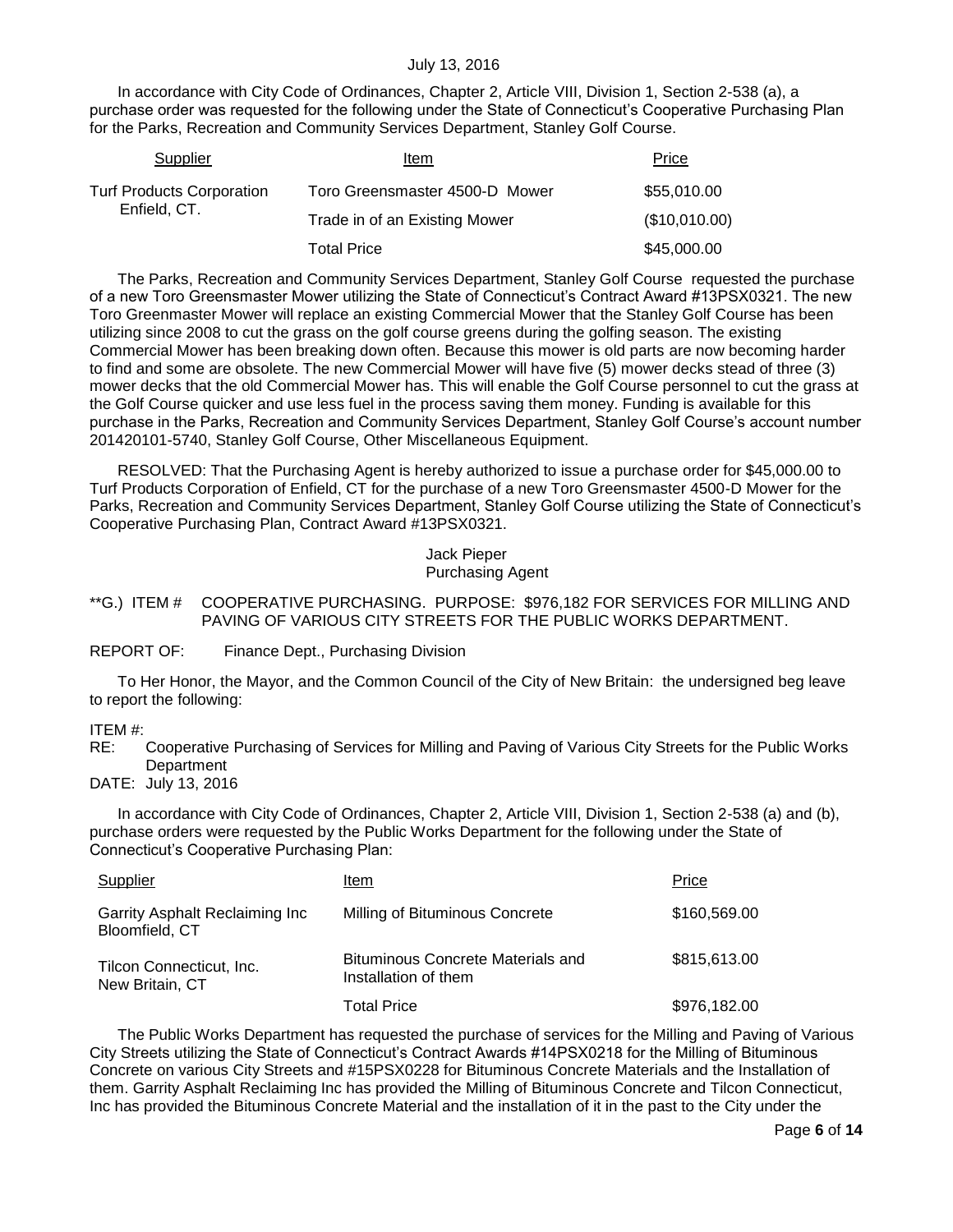State of Connecticut's Cooperative Purchasing Plans. Funding for these purchases are within the following Public Works Department's account numbers, 2131500117-52080, LOCIP FY 2017 Street Infrastructure for \$208,987.00 and 001315008-5454 Town Aid Road for \$767,195.00 for a total of \$976,182.00

RESOLVED: That the Purchasing Agent is hereby authorized to issue a purchase order for \$160,569 to Garrity Asphalt Reclaiming, Inc. of Bloomfield, CT for the Milling of Bituminous Concrete of various City Streets utilizing the State of Connecticut's Cooperative Purchasing Plan, Contract Award #14PSX0218 and to issue a purchase order for \$815,613 to Tilcon Connecticut, Inc. of New Britain, CT for the purchase of Bituminous Concrete Materials and Installation of them onto various City Streets utilizing the State of Connecticut's Cooperative Purchasing Plan 15PSX0228.

#### Jack Pieper Purchasing Agent

#### <span id="page-6-0"></span>\*\*H.) ITEM # SOLE SOURCE PURCHASING. PURPOSE: \$50,000 ANNUALLY FOR THE NEXT THREE YEARS TO ENVIRONMENTAL SYSTEMS RESEARCH INSTITUTE, INC FOR SOFTWARE LICENSE RENEWAL FOR THE INFORMATION TECHNOLOGY DEPARTMENT.

REPORT OF: Finance Dept., Purchasing Division

To Her Honor, the Mayor, and the Common Council of the City of New Britain: the undersigned beg leave to report the following:

#### ITEM #:

RE: Annual Software License Renewal for New Britain Information Technology Department DATE: July 13, 2016

In accordance with City Code of Ordinances, Chapter 2, Article VIII, Division 1, Section 2-541, purchase orders were requested by the Information Technology Department for the annual renewal of their Environmental Systems Research Institute, Inc. (ESRI) Geographic Information System Software Enterprise Level Agreement for a three (3) year period.

| Supplier                     | Service                | <b>Annual Price</b> | Years | Total Amount |
|------------------------------|------------------------|---------------------|-------|--------------|
| <b>Environmental Systems</b> | <b>Annual Software</b> | \$50,000,00         |       | \$150,000.00 |
| Research Institute, Inc.     | License Renewal        |                     |       |              |
| Redlands, CA                 |                        |                     |       |              |

The Information Technology Department has requested a three (3) year license renewal of their ESRI, Geographic Information System Software (GIS). GIS is a system of hardware and software used for storage, retrieval, mapping and analysis of geographic data. ESRI Software is the mechanism to capture and store all geographical information utilized by the City Public Services and Safety Departments. It is the tool used to aid in analysis, assessment, routing, planning, and documenting all of geographic information as it pertains to the City of New Britain and its surrounding properties. ESRI is the premier defacto software company with no dealers or resellers. The initial data capture investment using the ESRI software was high in mahours and change to the software would negate years of work building the database to its current useable status. Therefore it would be impossible to find another source or supplier to provide a competitive bid for the annual license renewal. In addition, this Municipal Enterprise Level Agreement for populations 50,000 – 100,000 and other size municipalities is on State of Connecticut Contract 03ITZ0003MA. Funding for this Annual ESRI Software License Renewal is available in the Information Technology Department's account number 001107006-5434, Maintenance Contracts.

RESOLVED: The Purchasing Agent is hereby authorized to issue a purchase order for \$50,000.00 annually for the next three (3) years to Environmental Systems Research Institute, Inc. of Redlands, CA for the Annual GIS Software License Renewal for the Information Technology Department.

> Jack Pieper Purchasing Agent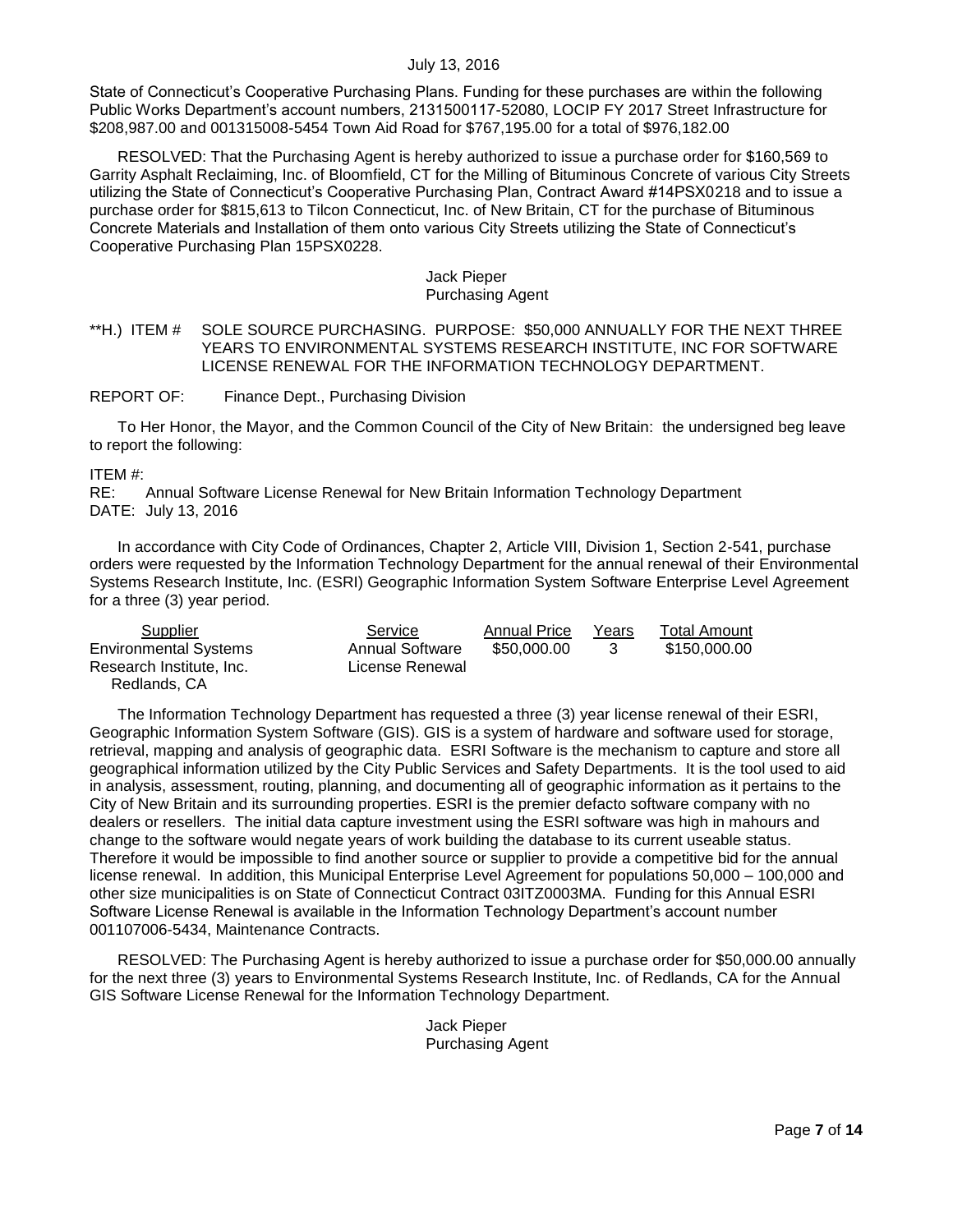- <span id="page-7-0"></span>\*\*I.) ITEM # CONSULTATION SERVICE. PURPOSE: \$50,000 TO DAIGLE LAW GROUP, LLC FOR POLICY AND PROCEDURE MANAGEMENT CONSULTATION SERVICE AND TECHNICAL SUPPORT SERVICE PACKAGE FOR THE NEW BRITAIN POLICE DEPARTMENT.
- REPORT OF: Finance Dept., Purchasing Division

To Her Honor, the Mayor, and the Common Council of the City of New Britain: the undersigned beg leave to report the following:

ITEM #:

RE: Consultation Service for the New Britain Police Department DATE: July 13, 2016

In accordance with City Code of Ordinances, Chapter 2, Article VIII, Division 1, Section 2-538 (a), a purchase order was requested by the New Britain Police Department for Policy and Procedure Management Consultation Service from Daigle Law Group, LLC.

| <b>Supplier</b>       | Need Supplies                   | <b>Total Price</b> |
|-----------------------|---------------------------------|--------------------|
| Daigle Law Group, LLC | Policy and Procedure Management | \$50,000,00        |
| Southington, CT       | Software And Technical Support  |                    |

The New Britain Police Department has requested the purchase of Policy and Procedure Management Consultation Service and a technical support service package from Daigle Law Group, LLC (DLG), a sole source provider. This service specializes in police practices consultation with emphasis on policies, operations and investigations. DLG focuses on police best practices through policy development and training while working toward State accreditation. This service provides two (2) years of support. DLG is currently working with the Yale University PD, New Milford PD, Middletown PD and the Westport PD, all in Connecticut. Funding for this Policy and Procedure Management Consultation Service and technical support service package is available in the Police Department's Federal Asset Forfeiture account #289211128-5659.

BE IT RESOLVED: That the Purchasing Agent is hereby authorized to issue a purchase order for \$50,000.00 to Daigle Law Group, LLC, of Southington, CT, for the Policy and Procedure Management Consultation Service and a technical support service package for the New Britain Police Department.

Jack Pieper

## **OFFICE OF THE MAYOR**

<span id="page-7-1"></span>\*\*J.) ITEM # ENERGY INNOVATIONS REPORT.

## **TAX DEPARTMENT**

<span id="page-7-2"></span>\*\*K.) ITEM # TAX ABATEMENTS, CORRECTIONS AND REFUNDS

REPORT OF: Tax Collector

To Her Honor, the Mayor, and the Common Council of the City of New Britain: the undersigned beg leave to report the following:

ITEM #:

RE: Tax Abatements, Corrections and Refunds

The Collector of Taxes has referred a list of tax abatements, corrections and refunds. Acceptance and adoption is respectfully recommended.

> Cheryl S. Blogoslawski Tax Collector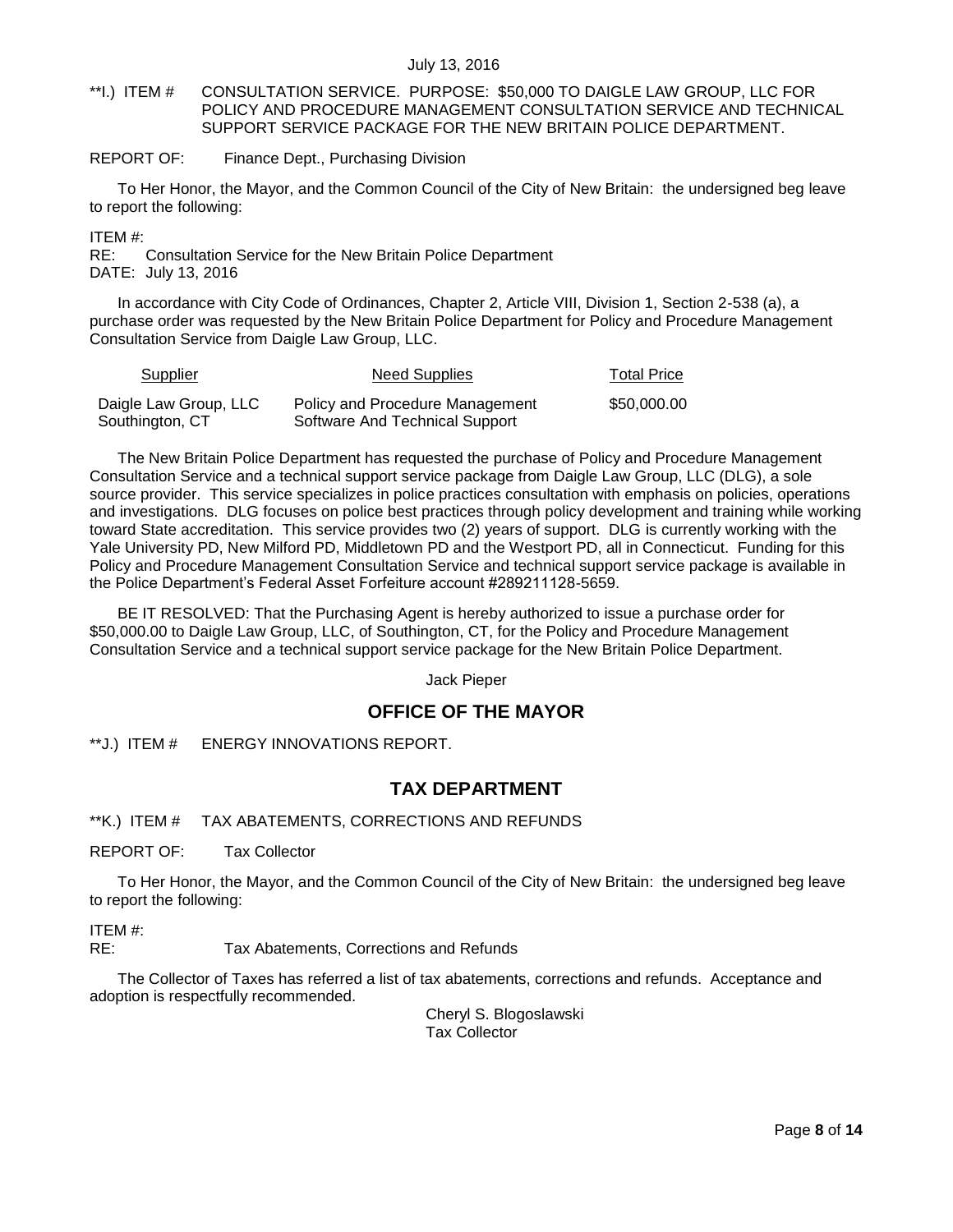### **REPORTS RETURNED FROM COMMITTEE**

### **COMMITTEE ON ADMINISTRATION, FINANCE AND LAW**

<span id="page-8-0"></span>\*\*L.) 33517 RECOMMENDATION FOR RESOLUTION 33517. PURPOSE: PROPOSED AMENDMENT TO THE CODE OF ORDINANCES SEC. 2-21(a) AND 2-22(a) REGARDING THE COMMENCING OF REGULAR MEETINGS OF THE COMMON COUNCIL AND PUBLIC PARTICIPATION.

REPORT OF: COMMITTEE ON ADMINISTRATION, FINANCE AND LAW

To Her Honor, the Mayor, and the Common Council of the City of New Britain: the undersigned beg leave to report the following:

ITEM #: 33517 RE:

The Committee on Administration, Finance and Law at a regular meeting and public hearing held on Tuesday evening, July 6, 2016, at 7:00 PM in Council Chambers, to which was referred the matter of resolution #33517 – proposed amendment to the Code of Ordinances Sec. 2-21(a) and 2-22(a), regarding the commencing of regular meetings of the Common Council and public participation sessions, voted to accept as amended and recommend that the following amended resolution be referred back to the Common Council with a favorable recommendation.

> Alderman Robert Smedley Chair

<span id="page-8-1"></span>\*\*M.) 33538 RECOMMENDATION FOR RESOLUTION 33538. PURPOSE: PROPOSED AMENDMENT TO RULES OF THE CIVIL SERVICE COMMISSION.

REPORT OF: COMMITTEE ON ADMINISTRATION, FINANCE AND LAW

To Her Honor, the Mayor, and the Common Council of the City of New Britain: the undersigned beg leave to report the following:

ITEM #: 33538 RE:

The Committee on Administration, Finance and Law at a regular meeting and public hearing held on Tuesday evening, July 6, 2016, at 7:00 PM in Council Chambers, to which was referred the matter of resolution #33538 – proposed amendment to the rules of the Civil Service Commission, voted to accept and recommend that the following resolution be referred back to the Common Council with a favorable recommendation. Alderman Robert Smedley

**Chair** 

# **STANDING CLAIMS SUBCOMMITTEE**

<span id="page-8-2"></span>\*\*N.) ITEM # CLAIMS SUBCOMMITTEE. PURPOSE: SETTLEMENT OF CLAIMS.

### REPORT OF: STANDING CLAIMS SUBCOMMITTEE

To Her Honor, the Mayor, and the Common Council of the City of New Britain: the undersigned beg leave to report the following:

ITEM #:

RE: The Standing Claims Subcommittee

The Standing Claims Subcommittee of the Committee on Administration, Finance and Law at a meeting held on Wednesday evening, July 6, 2016, at 6:00 PM in Room 201, City Hall, having held public hearings and made investigations of said claims, respectfully begs leave to recommend the following: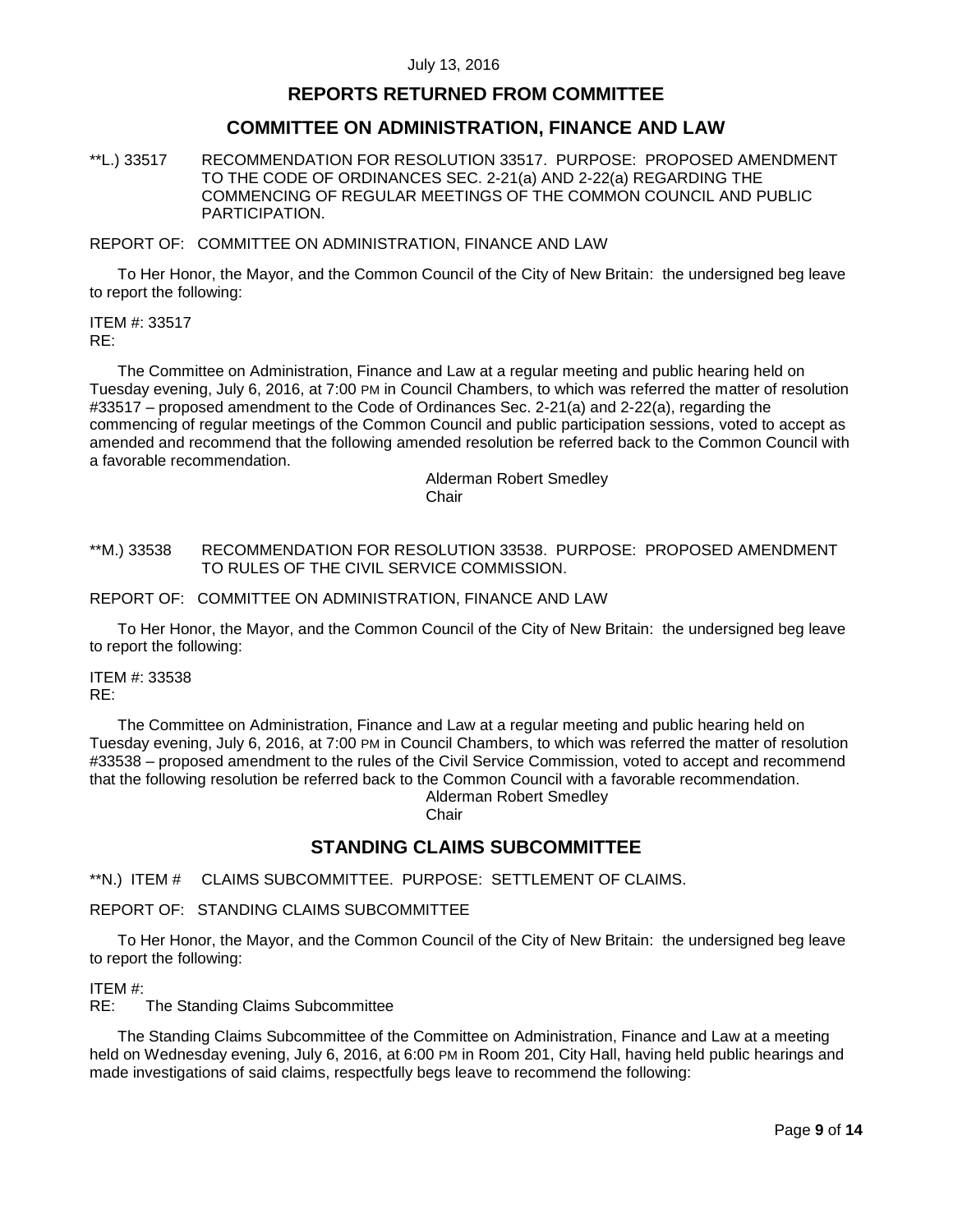RESOLVED; that the sum of \$20,000.00 be paid to Paul S. Calafiore of 5 Paper Chase Drive, Farmington, Conn., in full settlement of his claim of property damages sustained as a result of a sewer main collapse on November 24, 2015; and

BE IT FURTHER RESOLVED; that Nationwide Property & Casualty Insurance be given leave to withdraw its claim for subrogation for property damages as a result of a motor vehicle accident involving its insured Jessica Robert which occurred on December 5, 2015 at the intersection of Pinehurst Street and Slater Road; and

BE IT FURTHER RESOLVED; that Lillian Ortiz be given leave to withdraw her May 5, 2015 claim for personal injuries.

Alderman Don Naples Chair

## **COMMITTEE ON PLANNING, ZONING AND HOUSING**

<span id="page-9-0"></span>\*\*O.) 33536 RECOMMENDATION FOR RESOLUTION 33536. PURPOSE: SALE OF PATTON BROOK WELL BY THE NEW BRITAIN WATER COMMISSION TO THE BOARD OF WATER COMMISSIONERS OF THE TOWN OF SOUTHINGTON.

## **RESOLUTIONS RETURNED FROM COMMITTEE**

- <span id="page-9-1"></span>1.) 33517 CODE OF ORDINANCES SEC. 2-21(a) AND 2-22(a). PURPOSE: PROPOSED AMENDMENT REGARDING THE COMMENCING OF REGULAR MEETINGS OF THE COMMON COUNCIL AND PUBLIC PARTICIPATION. J. GIANTONIO
- Item # 33517 RE: Amend Sec. 2-21(a) and 2-22(a) of the Code of Ordinances regarding the commencing of regular meetings of the Common Council and Public Participation sessions.

To Her Honor, the Mayor, and the Common Council of the City of New Britain: the undersigned beg leave to recommend the adoption of the following:

BE IT ORDAINED BY THE COMMON COUNCIL OF THE CITY OF NEW BRITAIN that Chapter 2, Section 2-21(a) and 2-22 (a) of the Code of Ordinances City of New Britain, be amended as follows: (inserted text appears in underline; deleted text appears in strikethrough; new sections begin with the word [new]):

Sec. 2-21. - Common council meetings.

- (a) Regular meetings of the cCommon cCouncil for the transaction of all legal business shall be held on the second and fourth Wednesday of each month, except in the months of July, August, November and December there shall be only one meeting held on the second Wednesday of the month. All stated regular meetings of the eCommon eCouncil shall commence at 7:30 7:00 7:05 p.m.
- (b) Notwithstanding subsection (a). In odd numbered years, the regular meeting of the cCommon cCouncil for the month of November shall be held on the first Wednesday following the date on which newly elected officials take office. At such meeting, before any other business is considered, the eCommon eCouncil shall elect a president pro tempore (who shall be sworn-in accordingly), announce the persons selected by each political caucus to be such caucus' leaders, appoint a clerk of committees (who shall be sworn-in accordingly), adopt the standing rules of the common eCouncil, appoint eCommon eCouncil committees, and appoint eCommon eCouncil liaisions.

Sec. 2-22. - Public participation sessions and conduct during council meetings.

(a) There shall be public participation sessions held prior to at the beginning of prior to each special and regular eCommon eCouncil meeting commencing at the posted start time of a special meeting and 7:00 7:05 p.m. for a regular meeting. During public participation sessions, members of the public shall be afforded the opportunity to address the members of the cCommon cCouncil on any matters concerning the operations of city government as well as on matters on the agenda of the meeting. The presiding officer shall call three (3) times for any additional speakers prior to closing any public participation session. Public comment shall be limited to no less than three (3) minutes per speaker, per meeting.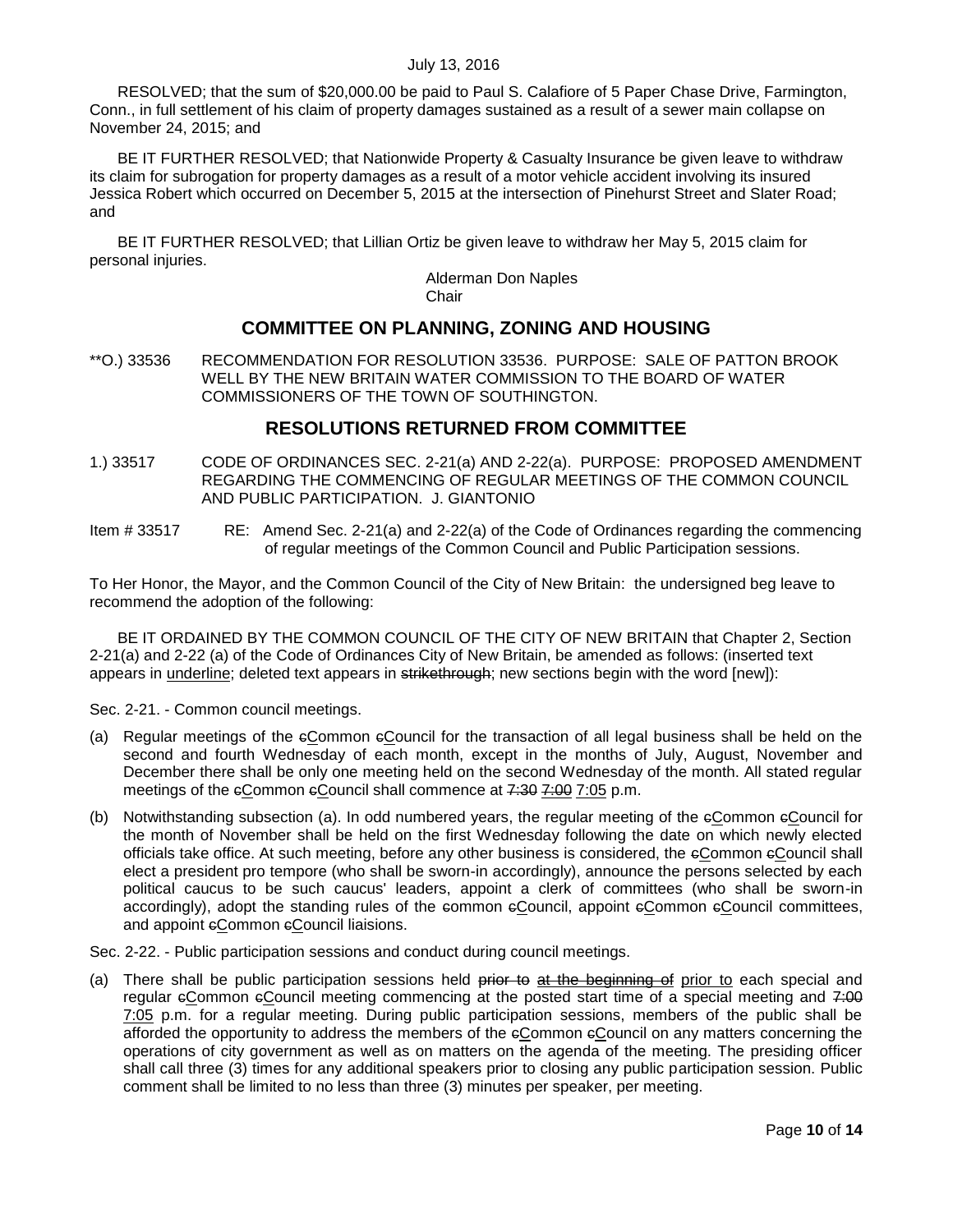(b) Council meetings, special or regular, must be attended by the respective department heads, or their designee, who will respond to any questions by members of the body concerning the operation of their respective department. Individuals who insist on making slanderous remarks, in engaging in or behaving in a disruptive, disorderly or discourteous manner will not be allowed to continue in attendance at such a meeting. If such behavior cannot be contained, the meeting for that date will be terminated. No placards, slogans or banners shall be allowed into the eCouncil chambers at such a meeting or public participation session.

#### Alderman Jamie Giantonio

#### <span id="page-10-0"></span>2.) 33538 CIVIL SERVICE. PURPOSE: PROPOSED AMENDMENT TO RULES OF THE CIVIL SERVICE COMMISSION. C. CARLOZZI, JR., K. ROSADO, L. SALVIO, E. SANCHEZ

Item #33538 RE: Amendments to Rules of the Civil Service Commission

To Her Honor, the Mayor, and the Common Council of the City of New Britain: the undersigned beg leave to recommend the adoption of the following:

RESOLUTION SUMMARY: PURPOSE. To approve amendments to the Rules of the Civil Service Commission.

WHEREAS, The Civil Service Commission of the City of New Britain has adopted Merit Rules, known as the Rules of the Civil Service Commission; and

WHEREAS, the Merit Rules have been updated on a number of occasions; and

WHEREAS, the Civil Service Commission has been working to update the Merit Rules to address issues which have arisen related to the hiring process; and

WHEREAS, Rule 1(B) of the Rules of the Civil Service Commission requires approval by the Common Council of any amendments to the Rules of the Civil Service Commission; and

WHEREAS, the Civil Service Commission held a Public Hearing on these changes and approved these amendments on May 2, 2016; and

BE IT RESOLVED that the Common Council of the City of New Britain approve the attached amendments to the Rules of the Civil Service Commission.

> Alderman Carlo Carlozzi, Jr. Alderman Kristian Rosado Alderman Louis Salvio Alderman Emmanuel Sanchez

<span id="page-10-1"></span>3.) 33536 SALE OF PROPERTY. PURPOSE: SALE OF PATTON BROOK WELL TO THE BOARD OF WATER COMMISSIONERS OF THE TOWN OF SOUTHINGTON. J. GIANTONIO

## **NEW RESOLUTIONS**

- <span id="page-10-2"></span>4.) ITEM # FEMA. PURPOSE: ADOPTION OF THE HAZARD MITIGATION PLAN UPDATE FOR THE FORMER CENTRAL CONNECTICUT REGION, 2016-2021 UPDATE. D. NAPLES, J. SANDERS, JR.
- Item # RE: Adopting the former Central Connecticut Regional Planning Area (CCRPA) Multi-Jurisdictional Hazard Mitigation Plan, 2016-2021 Update

To Her Honor, the Mayor, and the Common Council of the City of New Britain: the undersigned beg leave to recommend the adoption of the following:

WHEREAS, the City of New Britain has historically experienced damage from natural hazards and it continues to be vulnerable to the effects of those natural hazards profiled in the plan (i.e. dam failure, drought,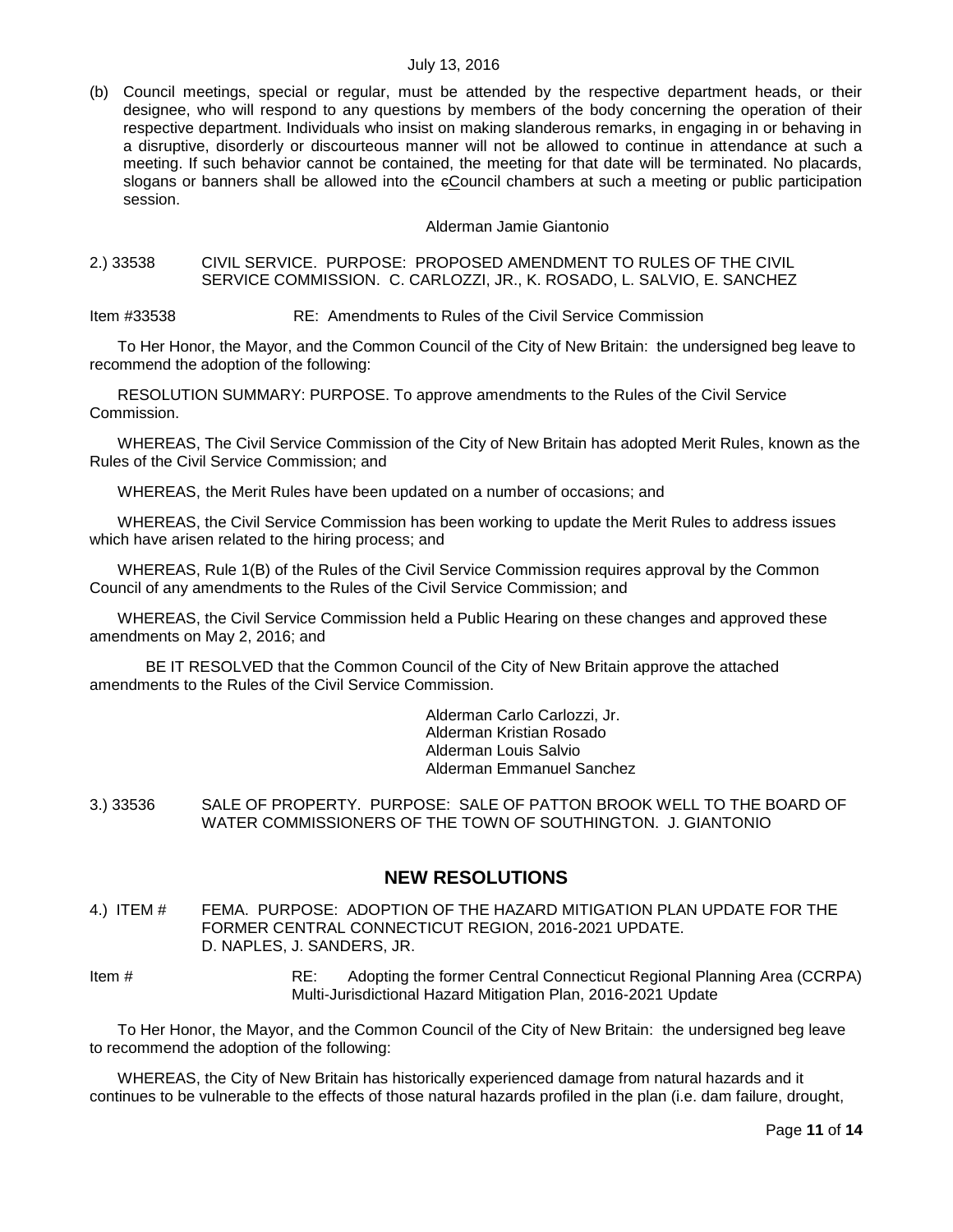earthquakes, flooding, hurricanes, ice jams, severe winter storms, thunderstorms, tornadoes, and wildfires) resulting in loss of property and life, economic hardship, and threats to public health and safety; and

WHEREAS the City of New Britain has developed and received conditional approval from the Federal Emergency Management Agency (FEMA) for its hazard mitigation plan update entitled Hazard Mitigation Plan Update for the Former Central Connecticut Region, 2016-2021 Update under the requirements of 44 CFR 201.6; and

WHEREAS, public and committee meetings were held between September 2013 and July 2015 regarding the development and review of the Plan; and

WHEREAS, the Plan specifically addresses hazard mitigation strategies and Plan maintenance procedures for the City of New Britain; and

WHEREAS, the Plan recommends several hazard mitigation actions/projects that will provide mitigation for specific natural hazards that impact the City of New Britain, with the effect of protecting people and property from loss associated with those hazards; and

WHEREAS, adoption of this Plan will make the City of New Britain eligible for funding to alleviate the impacts of future hazards; and

THEREFORE BE IT RESOLVED by the City of New Britain Common Council:

- 1. The Plan is hereby adopted as an official plan of the City of New Britain;
- 2. The respective officials identified in the mitigation strategy of the Plan are hereby directed to pursue implementation of the recommended actions assigned to them;
- 3. Future revisions and Plan maintenance required by 44 CFR 201.6 and FEMA are hereby adopted as part of this resolution for a period of five (5) years from the date of this resolution;
- 4. An annual report on the progress of the implementation elements of the Plan shall be presented to the Common Council by the City Engineer.

In accordance with Section 4-1 of the City Charter, the City of New Britain Common Council hereby adopts the Hazard Mitigation Plan Update for the Former Central Connecticut Region, 2016-2021 Update.

ADOPTED by a vote of \_\_\_\_\_ in favor, \_\_\_\_\_ against, and \_\_\_\_\_ abstaining this \_\_\_\_ day of \_\_\_\_\_\_\_\_\_\_\_\_\_, 2016.

Alderman Don Naples Alderman Jim Sanders, Jr.

<span id="page-11-0"></span>5.) ITEM # BUDGET AMENDMENT. PURPOSE: \$10,000 PRESERVATION OF PLACE GRANT TO ESTABLISH A TAX INCREMENT FINANCING DISTRICT IN DOWNTOWN NEW BRITAIN. J. GIANTONIO

Item # RE: Preservation of Place Grant Budget Resolution

To Her Honor, the Mayor, and the Common Council of the City of New Britain: the undersigned beg leave to recommend the adoption of the following:

Whereas, the City of New Britain has applied to CT Main Street Center for a Preservation of Place (POP) grant to determine the feasibility of creating a Tax Increment Financing (TIF) District in Downtown New Britain. The City has been awarded a \$10,000 grant to complete this project, and

Whereas, the \$10,000 will be used to hire outside consultants and attorneys to determine if the City is a candidate for this type of zone to attract developers to the Downtown, and

Whereas, the grant award period ends September 30, 2016, and

Whereas, the City will match this \$10,000 grant, of which, \$7,500 will come from the City and \$2,500 will come from the Downtown District, and

Therefore, Be It Resolved, that a budget transfer of \$7,500 be made within the FY 2016-2017 General Fund Budget as outlined below: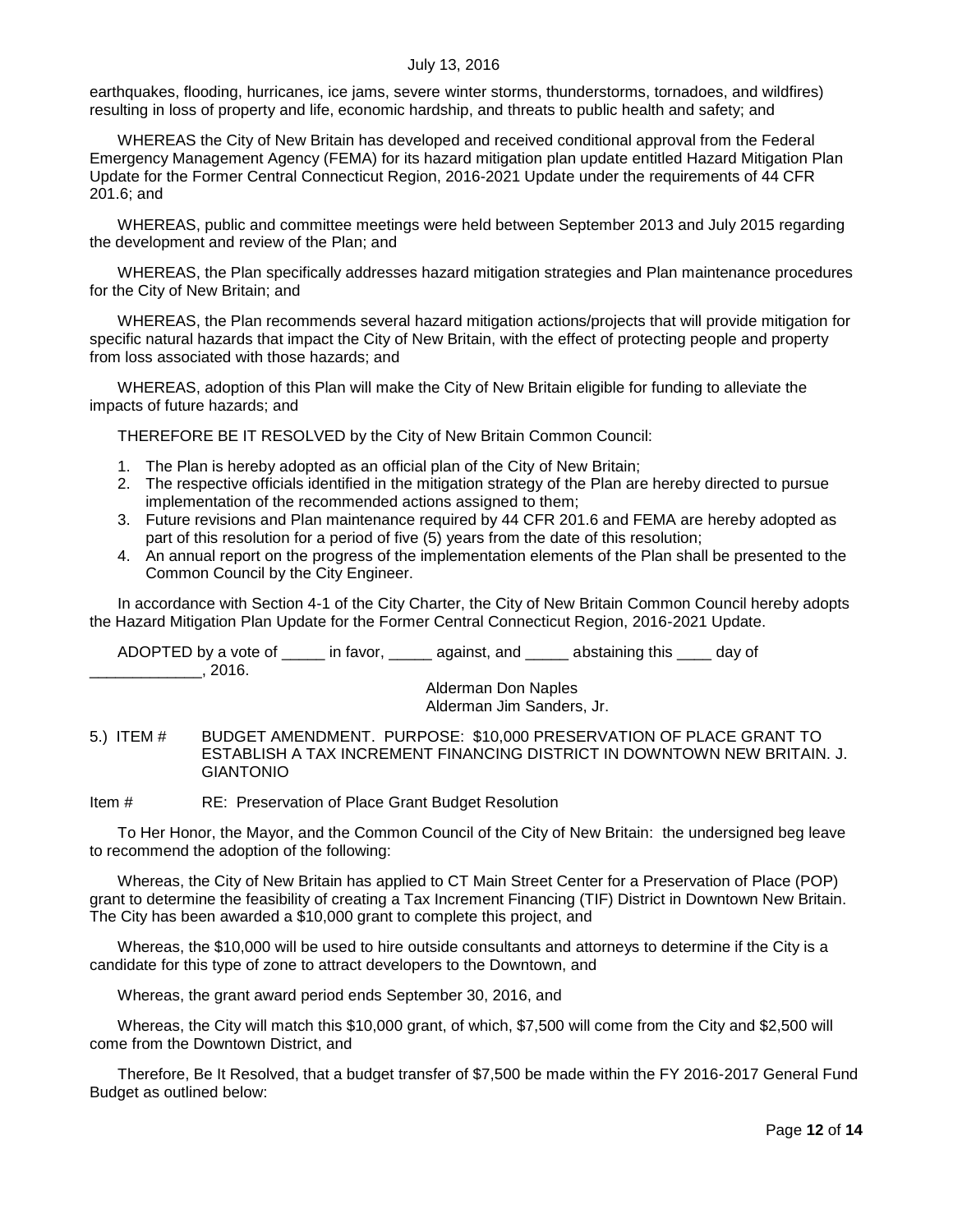|                                  |                | Original      | (Decrease)/ | Amended       |
|----------------------------------|----------------|---------------|-------------|---------------|
| Decrease Expenditures:           | Account #      | <b>Budget</b> | Increase    | <b>Budget</b> |
| Town Aid Road - Construction     |                |               |             |               |
| Contracts                        | 001315008-5454 | \$770,020     | (\$2,825)   | \$767,195     |
| Employee Benefits - Professional |                |               |             |               |
| <b>Services</b>                  | 001627001-5331 | \$10,000      | (\$4,675)   | \$5,325       |
| Total                            |                |               | (\$7,500)   |               |
|                                  |                |               |             |               |
| Increase Expenditure:            |                |               |             |               |
| Economic Development -           |                |               |             |               |
| Grants/Contributions             | 001105002-5811 | \$<br>0       | \$7,500     | \$7,500       |

Therefore, Be It Further Resolved, that a budget amendment occur within the FY 2016-2017 General Fund budget for the purpose as follows:

|                                        |                | Original      |          | Amended       |
|----------------------------------------|----------------|---------------|----------|---------------|
| Increase Revenue:                      | Account #      | <b>Budget</b> | Increase | <b>Budget</b> |
| Economic Development Grants            | 001105002-4232 |               | \$10,000 | \$10,000      |
|                                        |                |               |          |               |
| Increase Expenditure:                  |                |               |          |               |
| <b>Economic Development Consulting</b> |                |               |          |               |
|                                        | 001105002-5300 | \$            | \$10,000 | \$10,000      |

President Pro Tempore Jamie Giantonio

### <span id="page-12-0"></span>6.) ITEM # AMERICAN SAVINGS FOUNDATION. PURPOSE: "BECOME PALS" PROJECT AFTER SCHOOL PROGRAM AT DILORETO MAGNET SCHOOL. C. CARLOZZI, JR., W. PABON, E. SANCHEZ, J. SANDERS, JR., R. SMEDLEY

Item # RE: Police Department

To Her Honor, the Mayor, and the Common Council of the City of New Britain: the undersigned beg leave to recommend the adoption of the following:

WHEREAS, the American Savings Foundation is an independent charitable foundation, headquartered in New Britain, dedicated to strengthening the community by supporting education, human services, and the arts, with a special emphasis on the needs of children, youth and families, through grants to community organizations, and

WHEREAS, these funds will be used to provide youth in grades six and seven that attend Diloreto Magnet School, an after school program with increased opportunities to build trust in each other and police officers, through positive affirming interaction, thereby benefitting the community, and

WHEREAS, these funds, in the amount of \$30,000 will be used to fund the "Become Pals" project, as set forth in a budget developed by the Supervisor of the New Britain Police Department's Police Athletic League (PAL), and requires no cash match from the City. The period of the grant is from September 26, 2016 through May 12, 2017, and

<span id="page-12-1"></span>THEREFORE BE IT RESOLVED, that Mayor Erin Stewart is authorized to execute all grant documents with the American Savings Foundation on behalf of the City of New Britain for the Police Athletic League's (PAL) "Become Pals" project in the sum of \$30,000.

Ald. Carlo Carlozzi, Jr. - Police Liaison

- Ald. Wilfredo Pabon Police Liaison
- Ald. Emmanuel Sanchez Police Liaison
- Ald. Jim Sanders, Jr. Police Liaison
- Ald. Robert Smedley Police Liaison